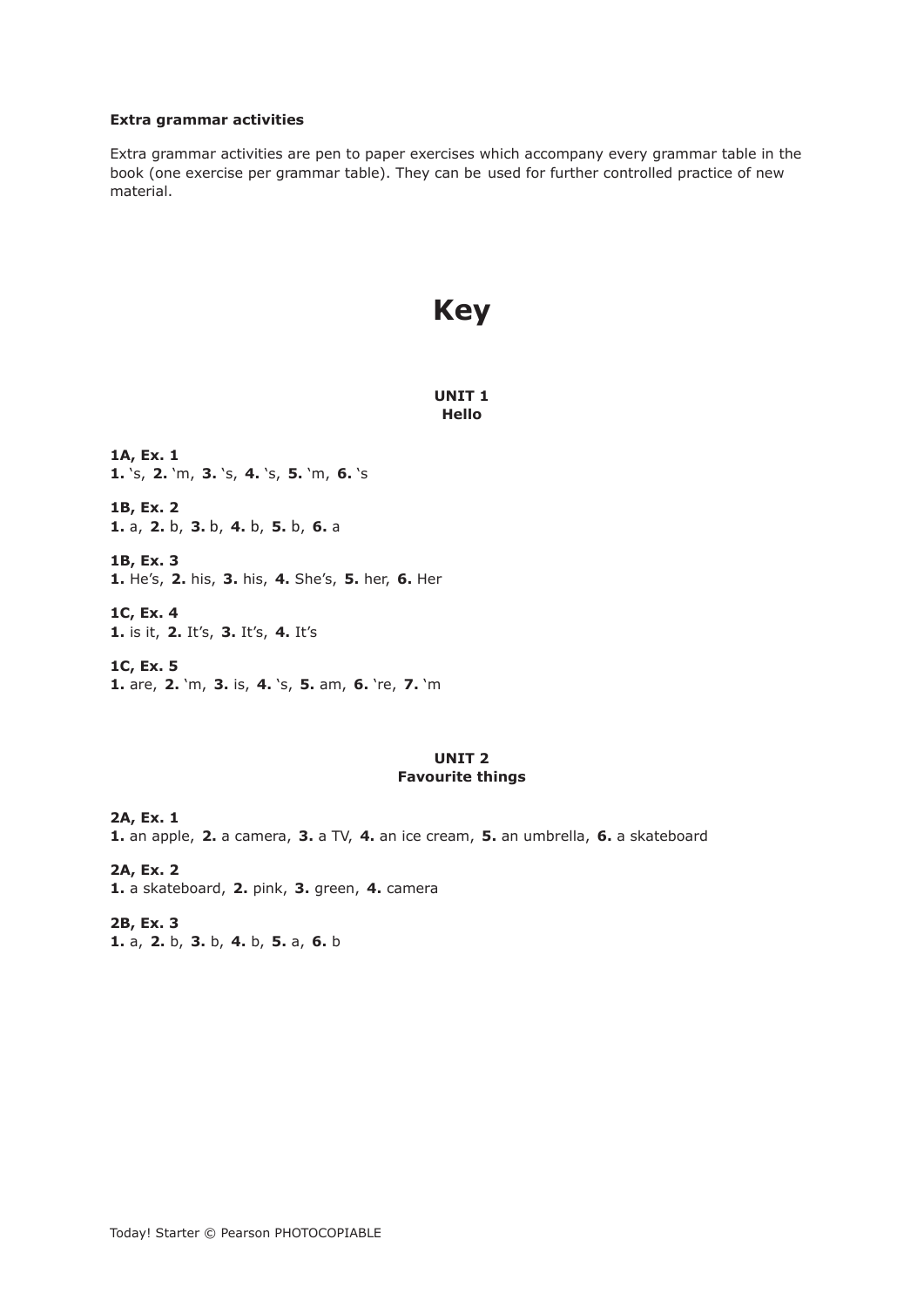### **UNIT 3 Wild world**

**3A, Ex. 1 1.** he is, **2.** she isn't, **3.** he is, **4.** she is, **5.** he isn't, **6.** she isn't

**3B, Ex. 2 1.** Are, **2.** I am, **3.** Are, **4.** I'm, **5.** are, **6.** I'm

**3B, ex 3 1.** are, **2.** are, **3.** Are, **4.** aren't, **5.** 're **1.** 're, **2.** Are, **3.** aren't, **4.** 're

**3C, Ex. 4 1.** monkeys, **2.** parrots, **3.** ostriches, **4.** Zebras, **5.** bears, **6.** crocodiles

**3C, Ex. 5 1.** Our, **2.** our, **3.** their, **4.** our, **5.** Our, **6.** Their, **7.** their

# **UNIT 4**

# **In my room**

**4A, Ex. 1 1.** Kate's, **2.** Andy's, **3.** Anna's, **4.** Paul's

**4A, Ex. 2 1.** This is, **2.** These are, **3.** These are, **4.** This is

**4B, Ex. 3 1.** a, **2.** b, **3.** a, **4.** a, **5.** b

### **UNIT 5 People and Pets**

**5A, Ex. 1 1.** 've got, **2.** haven't got, **3.** 've got, **4.** haven't got, **5.** Have \_ got / have, **6.** Have \_ got / haven't

**5B, Ex. 2 1.** a, **2.** a, **3.** a, **4.** b, **5.** b, **6.** a

**5C, Ex. 3 1.** 've got, **2.** Have they got, **3.** haven't, **4.** Have they got, **5.** have, **6.** haven't got

### **UNIT 6 Action**

**6A, Ex. 1** 

**1.** Open, **2.** Don't run, **3.** Don't eat, **4.** Open, **5.** Don't laugh, **6.** Stop

**6B, Ex. 2 1.** can't, **2.** can, **3.** can, **4.** can't